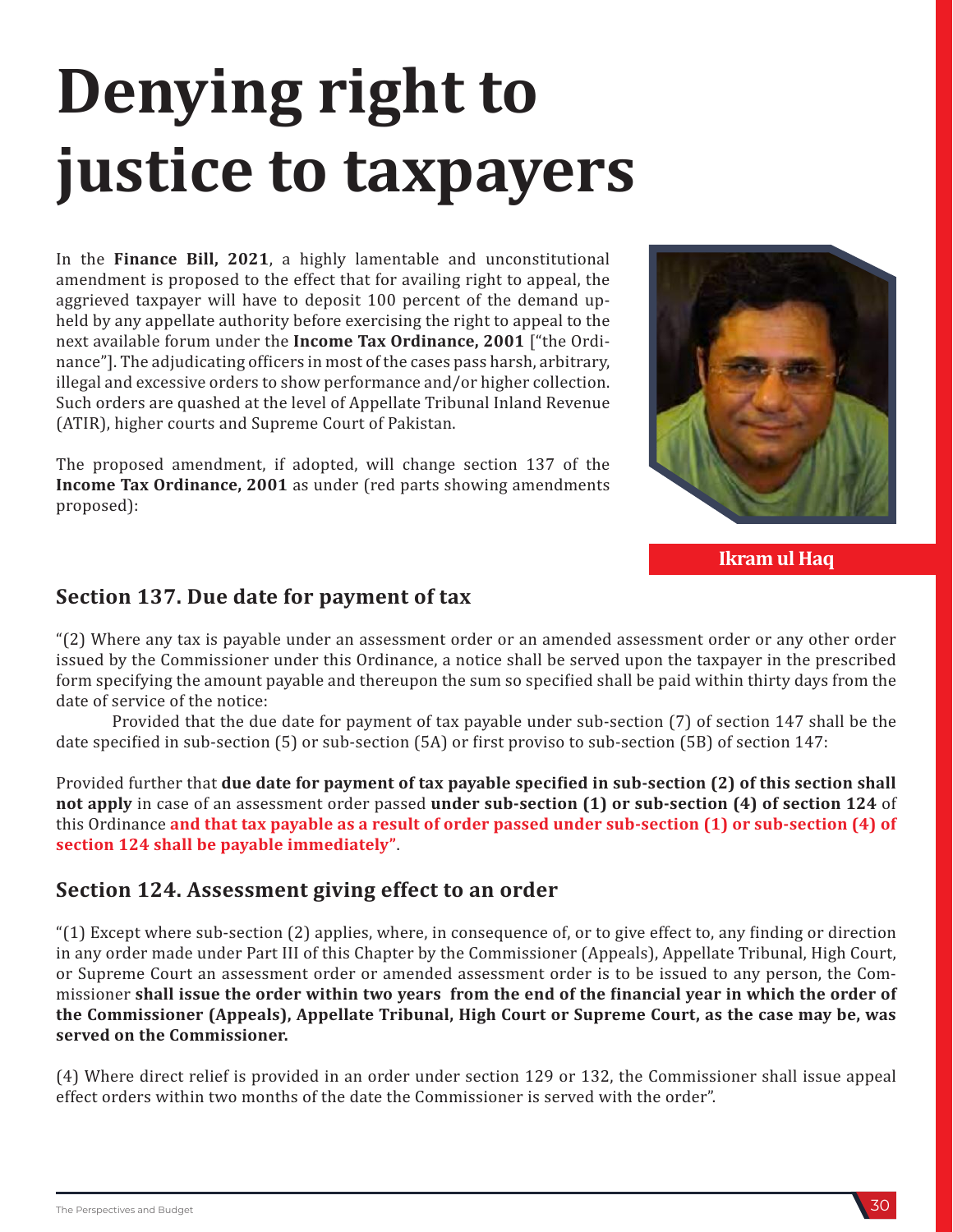Will FBR also pay refund immediately if order is in favour of taxpayer? No such provision is proposed. It becomes almost impossible in majority of the cases to get relief at the first level of appeal. The Commissioners of Appeals of Inland Revenue work directly under the administrative control of the Federal Board of Revenue (FBR). This is against Article 175(3) of the **Constitution of Islamic Republic of Pakistan** ["the Constitution]. It is elaborated by the Supreme Court of Pakistan in **Government of Baluchistan v Azizullah Memon PLD 1993 SC 31** that **"separation of judiciary from executive is the cornerstone of independence of judiciary"**.

Sub-section (2) of section 137 of the Ordinance provides that where any tax is payable under an assessment or an amended assessment order or any other order issued under the Ordinance, a notice shall be served specifying the amount of tax payable and the sum so specified shall be paid within thirty days from the date of services of notice. **The second proviso intended to be included through Finance Bill, 2021 reproduced above says that time limit of thirty days will not be applicable in case an order is passed in consequence of or to give effect to any findings of any appellate authority and tax shall be payable immediately.** 

The proposed amendment, if approved, would be violative of the Constitution—the supreme law of the land. It will also give a free hand to the officers of Inland Revenue Service of FBR to collect 100% of disputed tax demand upheld by the Commissioners of Appeals It will also be in violation of Article 10A of the Constitution which says: **"For the determination of his civil rights and obligations or in any criminal charge against him a person shall be entitled to a fair trial and due process".** Demanding 100% of disputed tax before final adjudication by an independent appellate forum is a gross violation of fundamental right guaranteed by the Constitution of free access to justice.

The right to access to justice is fundamental inalienable and should be unfettered. This right to seek justice is constitutional guarantee [Article 4 & 10A] for every citizen of Pakistan, which the Parliament and/ or Government cannot curtail. The Finance Bill, 2021, prepared by a team of FBR approved by the cabinet, exposes their level of competence in understanding the Constitution!

Undoubtedly, the proposed amendment is against the Constitution and binding judgements of Supreme Court and High Court under Article 189 and 201, respectively, that unfettered right of appeal cannot be denied or made conditional. The condition of immediate payment of full disputed tax demand amounts even after appeal effect till the matter has attained finality and stay is obtained amounts to curtailment of fundamental right of citizens and prone to abuse to collect disputed tax through capricious orders creating exorbitant demands. By presenting such amendment, the PTI Government, like its predecessors, has demonstrated disrespect for the supreme law of the land and judgements of the superior courts with impunity.

The Supreme Court in Mehram Ali and Others v. Federation of Pakistan and others PLD 1998 SC 1445, held:

*"That the right of "access to justice to all" is a fundamental right, which right cannot be exercised in the absence of an independent judiciary providing impartial, fair and just adjudicatory framework i.e. judicial hierarchy. The Courts/Tribunals which are manned and run by executive authorities without being under the control and supervision of the High Court in terms of Article 203 of the Constitution can hardly meet the mandatory requirement of the Constitution."*